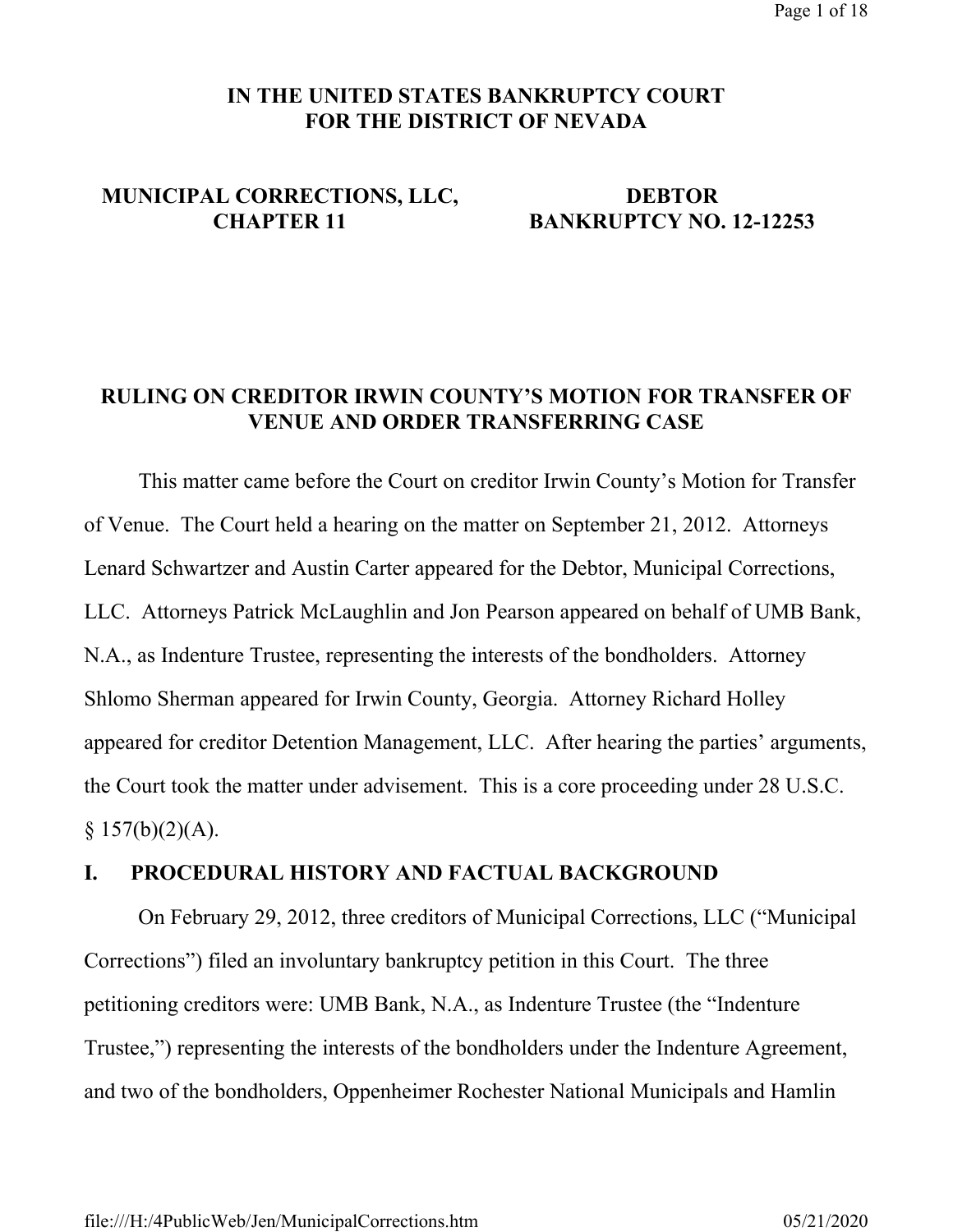Page 2 of 18

Capital Management, LLC (collectively, the "Petitioning Creditors"). They filed in Nevada because Municipal Corrections was incorporated in Nevada. The Court entered an Order for Relief on August 15, 2012.

 Municipal Corrections is a company which was set up in 2007 to facilitate the financing and construction of a new prison facility in Irwin County, Georgia. Municipal Corrections sold bonds to bondholders and constructed the prison at the cost of approximately \$55,000,000.00. Municipal Corrections then leased the prison to Irwin County (the "County"). Municipal Corrections is simply a landlord. The County runs the prison through a company called Detention Management, LLC and pays rent to Municipal Corrections based on the total occupancy.

 In 2010 and 2011, the lease payments to Municipal Corrections were insufficient to cover total expenses. While the lease payments were sufficient to cover operating expenses, they were not enough to cover the payments to bondholders or to pay the property taxes to the County. Due to the unpaid property taxes, the County obtained a tax lien. The value of the County's claim is listed on Debtor's Schedule D as a secured claim for \$1,604,625.44 and is marked disputed. The City of Ocilla, Georgia claims to be entitled to a portion of the County's claim.

 In January 2012, the County started tax forfeiture proceedings. On January 17, 2012, the Superior Court of Irwin County ordered a tax forfeiture sale to be held on March 6, 2012. The County, the Debtor, and the Indenture Trustee attempted to negotiate a settlement of the County's tax claim. The settlement talks were unfruitful. On February 29, 2012, one week before the scheduled tax sale, the Petitioning Creditors filed the involuntary bankruptcy petition to prevent the sale of the prison. The Indenture Trustee has informed the Court that in this bankruptcy he will seek to have the County's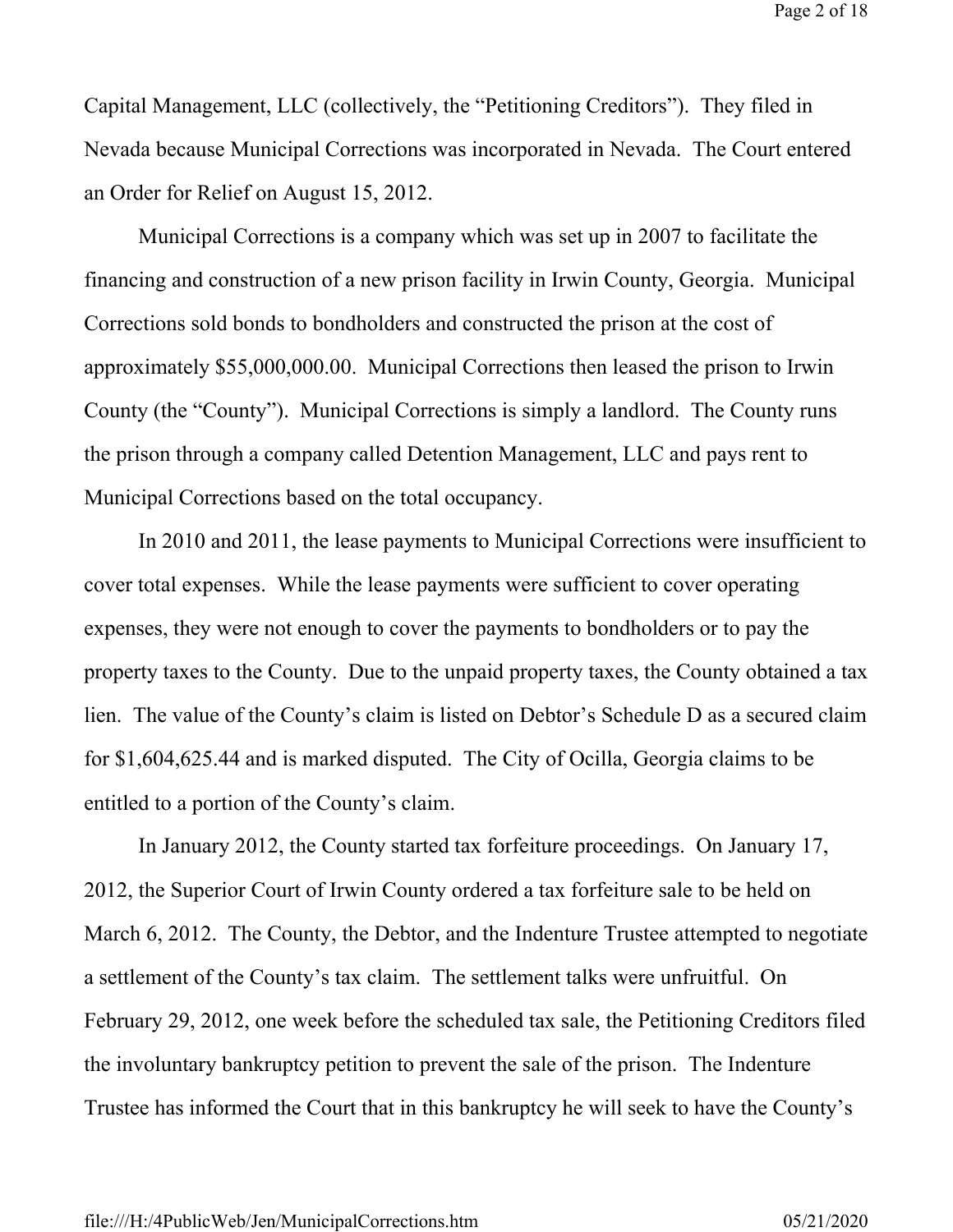tax lien equitably subordinated to the interest of the bondholders. The Indenture Trustee argues the County's attempt to force a tax forfeiture sale is inequitable and unfair. The Trustee argues the County is essentially attempting to obtain possession of a facility the Debtor financed with the bondholder's \$55 million for the \$1.6 million in back taxes.

 On March 26, 2012, the Debtor filed the Motion to Transfer Venue to the Middle District of Georgia, the district in which the prison is located. Debtor requested an expedited hearing on the Motion to Transfer. Debtor also filed a Motion to Delay Consideration of Order for Relief Until After Ruling on the Motion to Transfer Venue Or, In the Alternative, To Extend Time to Answer Involuntary Petition. The Court denied the request for expedited hearing on the Motion to Transfer and set both pending motions for hearing. On April 5, 2012, Irwin County, Georgia, the tax lien creditor, joined Debtor's Motion to Transfer.

 The Court heard the matter for the first time on April 17, 2012. The parties requested and received permission to continue the hearing until June 12, 2012, to allow creditors to formally object to the Motion to Transfer and to allow the parties some time to discuss other preliminary matters. The parties later jointly agreed to deadlines giving the Petitioning Creditors more time to file their opposition to the Motion to Transfer and a time for Debtor to respond. Debtor also objected to the proposed Order for Relief.

 On May 25, 2012, the Indenture Trustee filed its formal Objection to Debtor's Motion to Transfer venue. The Indenture Trustee's Objection was joined by the other Petitioning Creditors.

 On June 7, 2012, Debtor and Petitioning Creditors requested a continuance of the June 12, 2012 hearing to discuss reaching agreement on venue, use of cash collateral, adequate protection, and turnover. Irwin County did not agree to the continuance. Irwin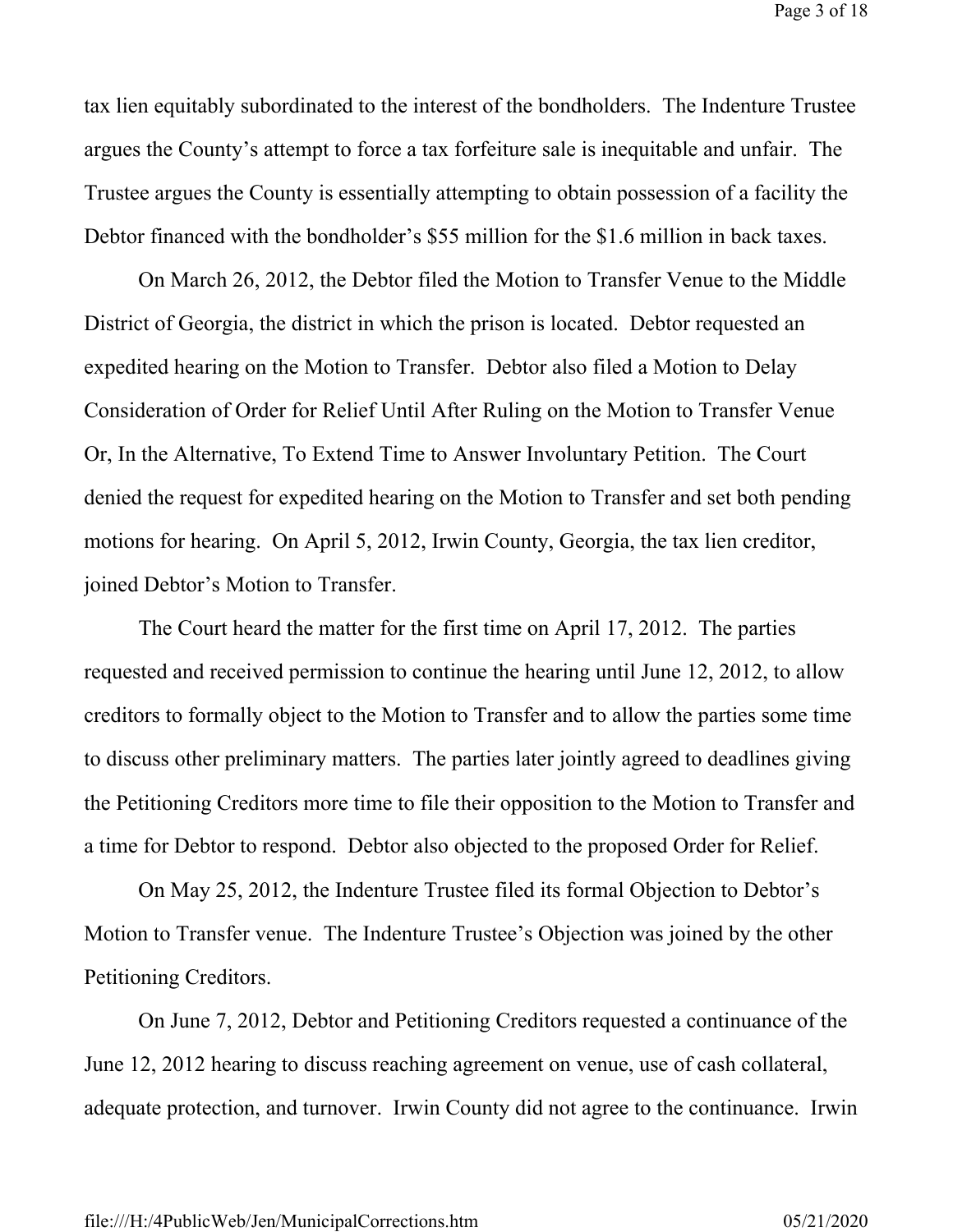County also filed a Reply to the Petitioning Creditor's Objection to Transfer. The Court heard the Motion to Continue on June 12, 2012. Irwin County specifically noted at the hearing that the Petitioning Creditors should not be able to use their requests for delays and more general activity in the case as a reason to retain the case in Nevada. The Court granted the continuance over Irwin County's objection. The Court scheduled the hearing on the venue matter for July 30, 2012.

 In the run up to the July 30, 2012 hearing, a flurry of activity occurred. On July 17, 2012, Debtor, the Indenture Trustee, and Petitioning Creditors entered into Stipulations Regarding Discovery and a Proposed Protective Order, which the Court approved. On July 27, 2012, Petitioning Creditors filed an additional resistance to the Motion to Transfer. Also on July 27, 2012, Debtor filed an Emergency Motion For Entry of an Order Approving Stipulation Authorizing Debtor to Use Cash Collateral and Give Adequate Protection. Debtor also requested the Court to treat the order on cash collateral as interim relief and to set a final hearing on cash collateral.

 At the hearings on July 30, 2012, Debtor and Petitioning Creditors offered their stipulation on the use of cash collateral. Debtor informed the Court that a condition of the cash collateral agreement required Debtor to withdraw its Motion to Transfer Venue. After discussing how this affected the County's joinder in the motion, the parties agreed that it was not necessary for the County to file its own, new Motion to Transfer. The Court would simply treat the County as replacing the Debtor on the Motion to Transfer.

 The Court held a hearing on the merits of the Motion to Transfer on September 21, 2012. The County—now the moving party—argued the case belonged in the Middle District of Georgia—or at a minimum—in the Northern District of Georgia. The County pointed out the sole asset in the case—the prison—was located in the Middle District of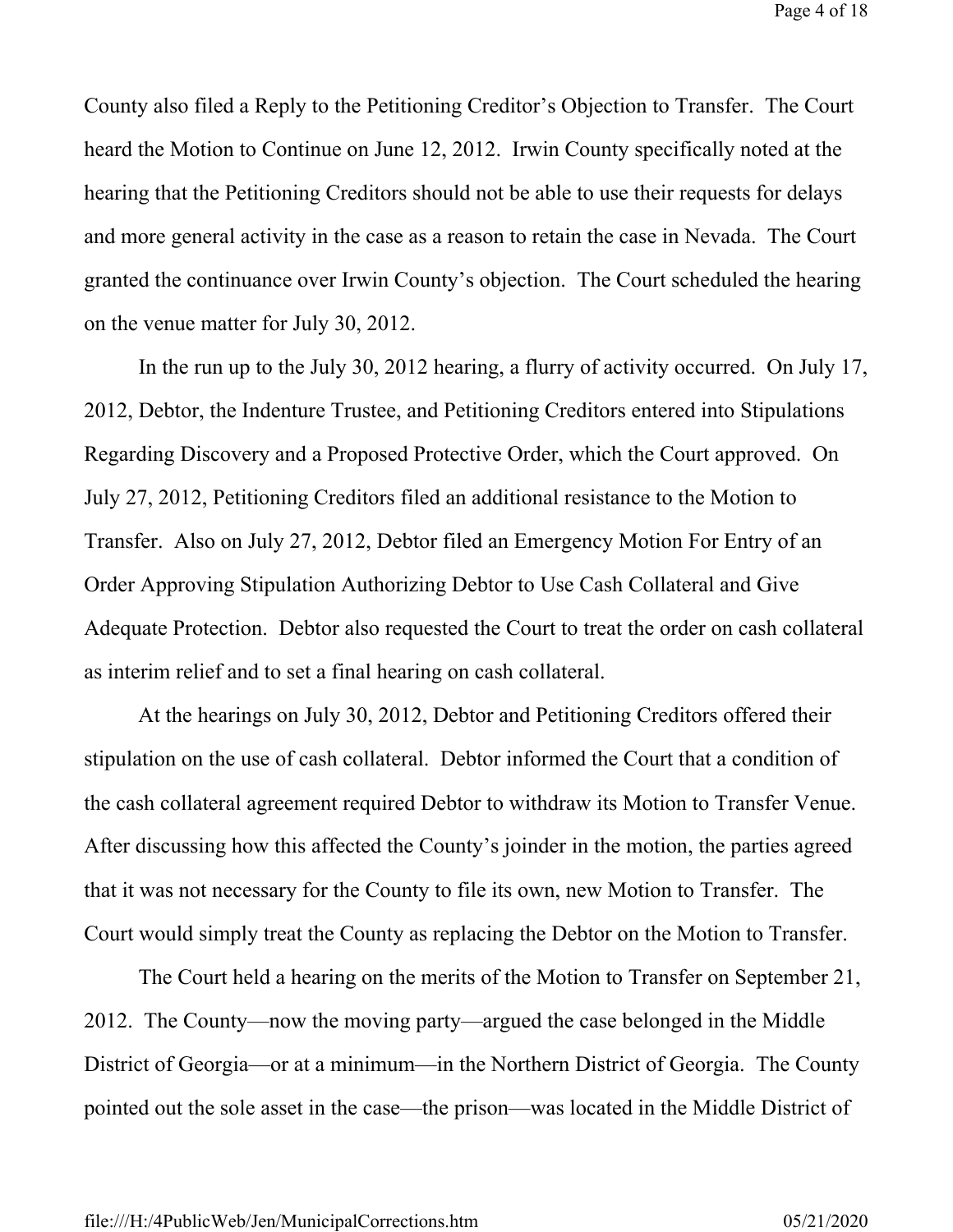Page 5 of 18

Georgia. It argued that it was a poor rural county and its ability to participate was complicated by the Nevada venue. It argued County officials would have to expend large sums on travel to Nevada for court. The County pointed out that Debtor's owner, Terry O'Brien, lived in Atlanta and ran the business from Atlanta. The County also pointed out that no party—not the Indenture Trustee or even a single individual bondholder—was from Nevada. The County also pointed out the only connection to Nevada was that Debtor was incorporated here. Debtor has no employees, offices, or anything tangible in Nevada.

 Detention Management, LLC, another creditor, also appeared at the hearing. It indicated it had just made an appearance and retained counsel. Detention Management indicated it would be filing a joinder in the County's Motion to Transfer and asked for and was granted—permission to argue. It argued in favor of transfer to either Georgia location. Detention Management noted that it not only ran the prison in Irwin County but was a Georgia company based in Atlanta. Detention Management noted it would be an unsecured creditor in the bankruptcy. Detention Management also informed the Court that Terry O'Brien, the owner of the Debtor, was a principal of Detention Management.

 Debtor took no position on venue at the hearing. Debtor noted it withdrew its Motion to Transfer in accordance with the agreement it entered with the Petitioning Creditors on cash collateral. Debtor did not argue or indicate that it favored venue in Nevada.

 The Indenture Trustee argued on behalf of all bondholders against the Motion to Transfer. He argued the bondholders held the largest claims—in number and size—and that they chose Nevada as the venue they preferred. He argued that choice is entitled to great weight given that venue in Nevada was facially appropriate given Debtor's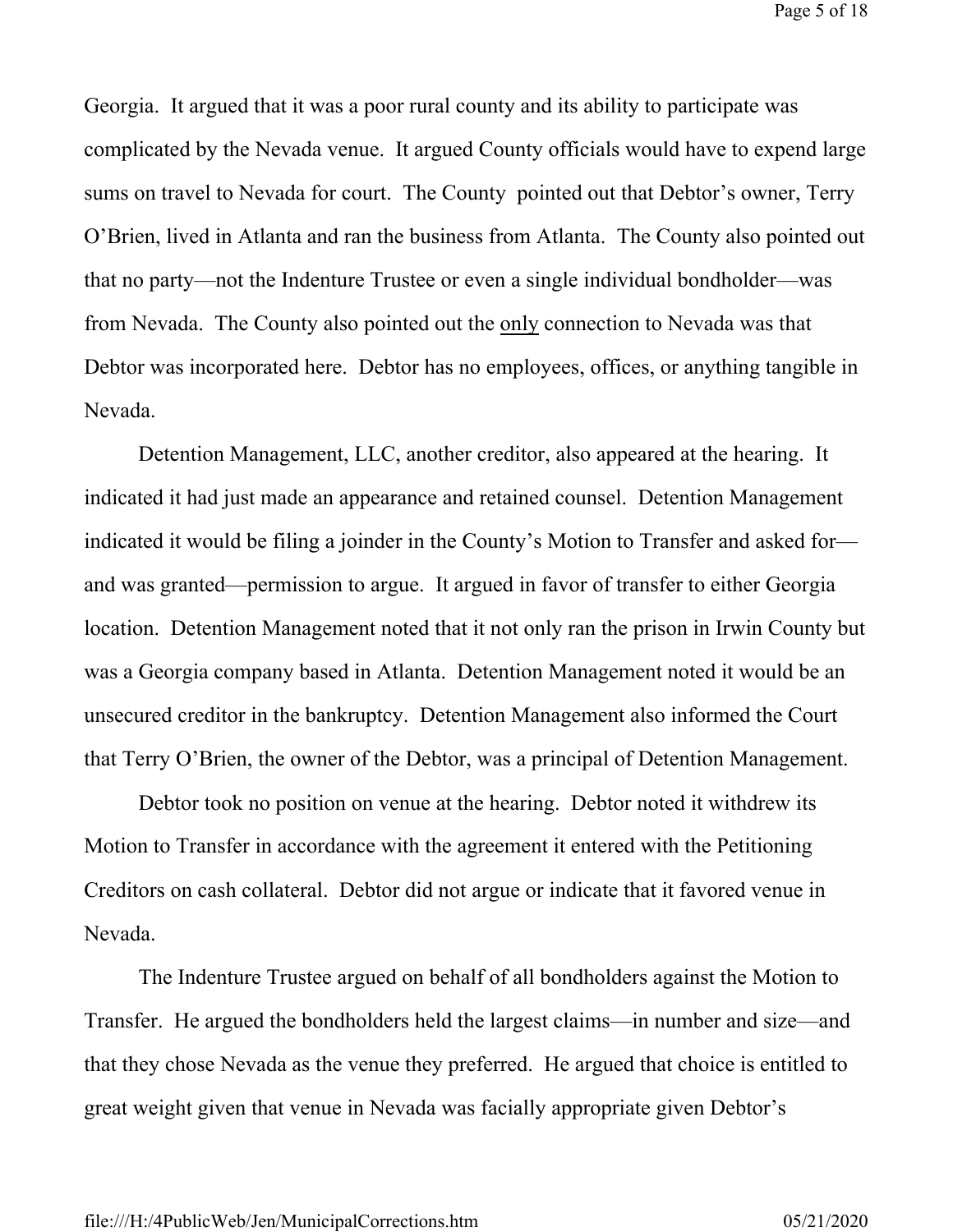incorporation here. He argued the good air service from around the country to Las Vegas made it a convenient venue for all parties. He argued the Middle District of Georgia was very inconvenient—pointing out that the likely site for hearings was more than two hundred miles from Atlanta—and there was no close air service. At the close of the hearing, the Court took the matter under advisement.

 On September 28, 2012, the County filed a Supplemental Brief regarding its Motion to Transfer Venue. On September 28, 2012, Detention Management formally filed a joinder in the County's Motion to Transfer venue and reiterated the arguments it made at the hearing. On September 28, 2012, the Indenture Trustee also filed a Supplemental Brief to its Opposition to Transfer.

## **II. WHETHER VENUE IN NEVADA IS PROPER UNDER 28 U.S.C. § 1408**

Before deciding the transfer of venue motion, the Court must first ask whether the original venue was proper. See In re B.L. of Miami, Inc., 294 B.R. 325, 328 (Bankr. D. Nev. 2003) (citing In re Newport Creamery, Inc., 265 B.R. 614, 616 (Bankr. M.D. Fla. 2001)). Venue of bankruptcy cases is proper "in the district court for the district—(1) in which the domicile, residence, principal place of business in the United States, or the principal assets in the United States" of the Debtor are located. 28 U.S.C. § 1408(1). The Debtor is a limited liability company incorporated in Nevada. Neither Irwin County nor any party (including the Debtor) has ever challenged the fact that venue is facially proper in the District of Nevada. The Court finds that the District of Nevada is a proper venue under § 1408.

### **III. MOTION TO TRANFER VENUE UNDER 28 U.S.C. § 1412**

"A district court may transfer a case or proceeding under title 11 to a district court for another district, in the interest of justice or for the convenience of the parties." 28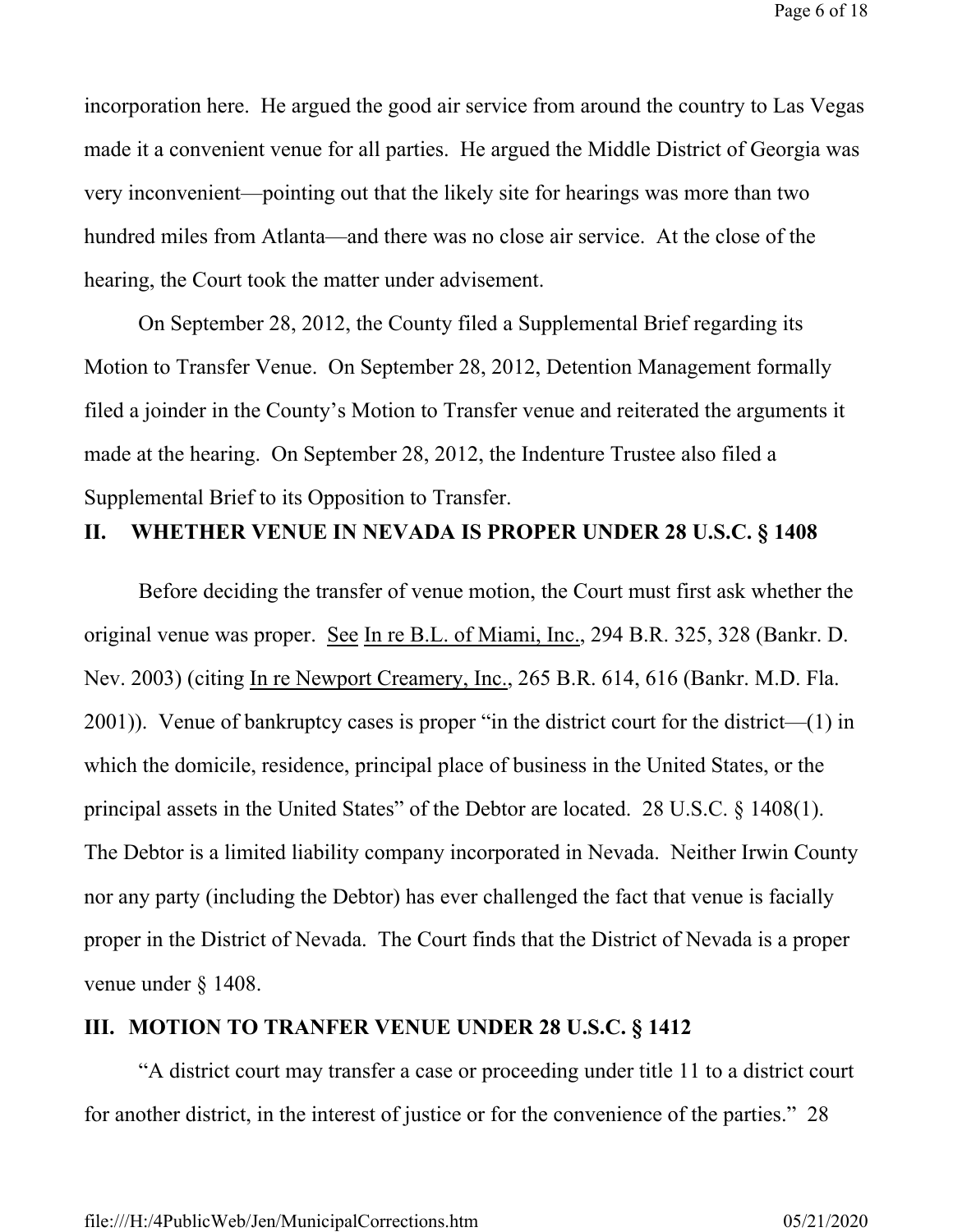U.S.C. § 1412; see also Fed. R. Bankr. P. 1014(a)(1). Courts have emphasized that

transfer is allowed if either statutory basis is established:

Section 1412 authorizes the transfer of cases from one district to another either in the "interest of justice" or "for the convenience of the parties." These phrases each give authority independent of the other. In re Portjeff Dev. Corp., 118 B.R. 184, 193 (Bankr. E.D.N.Y. 1990). Under the Bankruptcy Act, both requirements had to be met. Id. The transfer had to be both in the interest of justice and for the convenience of the parties. Id. It is true that generally what serves the convenience of the parties will also serve the interest of justice, but the contrary is not necessarily true. Id.

In re Enron, 284 B.R. 376, 385–86 (Bankr. S.D.N.Y. 2002).

"'[T]he determination as to venue is fact-specific,"  $BL$  of Miami, 294 B.R. at

328–29 (quoting Consol. Equity Prop., Inc. v. Southmark Corp. (In re Consol. Equity

Prop., Inc.), 136 B.R. 261, 266 (D. Nev. 1991)), and "'is within the court's discretion

based on an individualized case-by-case analysis of convenience and fairness.'" B.L. of

Miami, 294 B.R. at 328–29 (quoting In re Enron, 284 B.R. at 386). "[An] elastic

approach is necessary because venue does not easily submit to hard and fast rules." B.L.

of Miami, 294 B.R. at 328–29 (quotation omitted).

# **A. Transfer of Venue for the "Convenience of the Parties"**

In analyzing a Motion to Transfer for the "convenience of the parties," courts

typically evaluate the following six factors:

- 1. proximity of creditors of every kind to the court;
- 2. proximity of the debtor;
- 3. proximity of witnesses necessary to the administration of the estate;
- 4. location of the assets;
- 5. economic administration of the estate; and
- 6. necessity for ancillary administration if liquation should result.

Consol. Equity Prop., 136 B.R. at 266 (citing Puerto Rico v. Commonwealth Oil Refining Co. (In re Commonwealth Oil Refining Co.), 596 F.2d 1239, 1247 (5th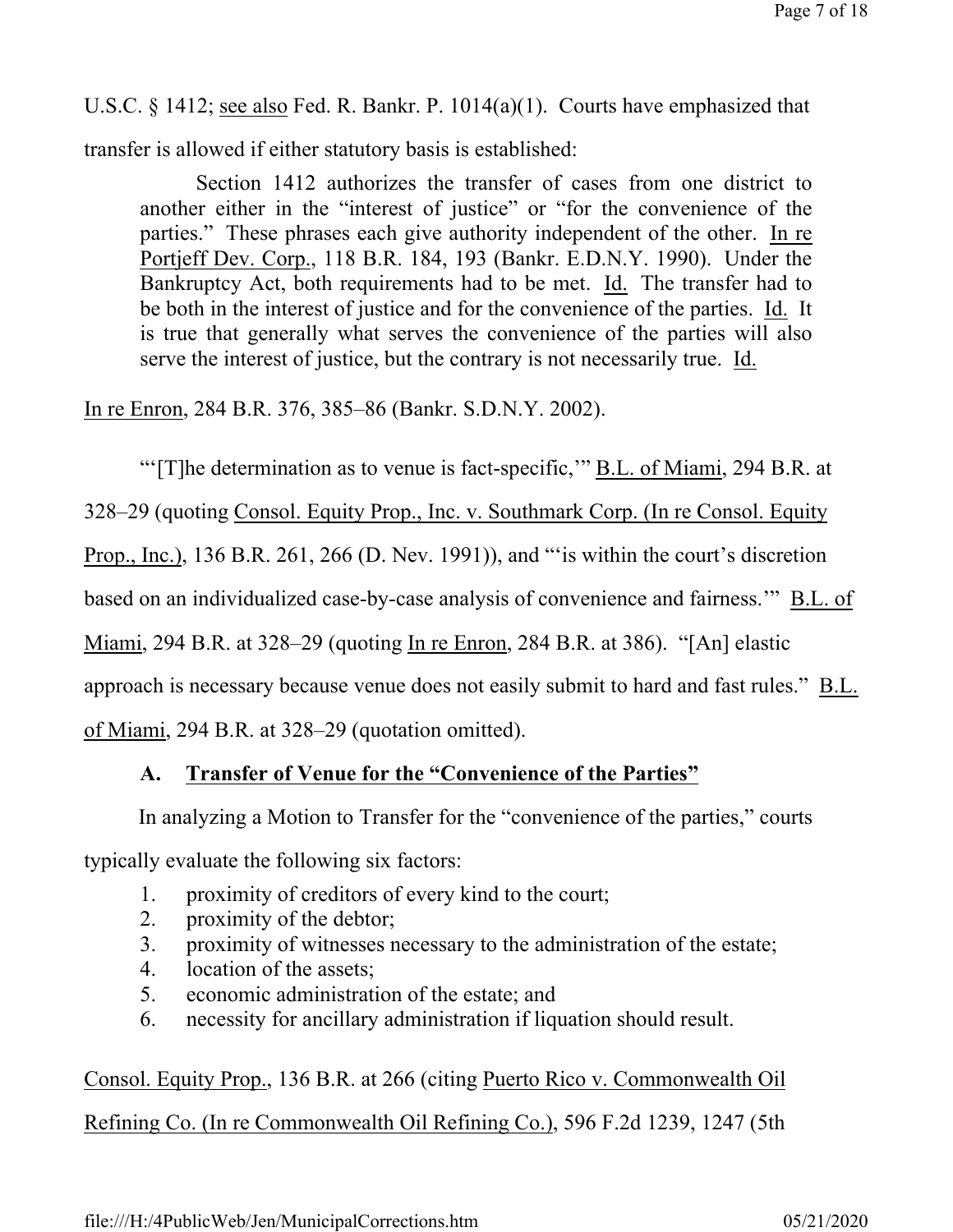Cir. 1979), cert. denied, 444 U.S. 1045, 100 S. Ct. 732, 62 L. Ed. 2d 731 (1980) (hereinafter "CORCO")); see also B.L. of Miami, 294 B.R. at 329–34. "Of these [factors], the fifth is the most important." Consol. Equity, 136 B.R. at 266 (citation omitted); see also B.L. of Miami, 294 B.R. at 332.

## **B. Transfer of Venue in the "Interest of Justice"**

A Motion to Transfer in the "interest of justice" is not linked to a specific set

of factors like the "convenience of the parties" transfer. Instead:

When considering the "interest of justice," the court applies a broad and flexible standard. Enron, 274 B.R. at 343, citing Manville, 896 F.2d at 1391. The court considers whether transfer of venue will promote the efficient administration of the estate, judicial economy, timeliness, and fairness. Enron, 274 B.R. at 343, citing Manville, 896 F.2d at 1391.

Enron, 284 B.R. at 387; see also B.L. of Miami, 294 B.R. at 334.

## **C. Burden of Proof Under Either Test**

"The burden is on the movant to show by a preponderance of the evidence that the transfer of venue is warranted." In re Enron, 274 B.R. 327, 342 (Bankr. S.D.N.Y. 2002). In this case, the County, as the moving party, must show by a preponderance of the evidence that another venue is more convenient to all the parties or that the transfer would be in the interest of justice.

 In the more typical voluntary bankruptcy case, the initial choice of venue is selected by the Debtor. Thus, bankruptcy courts have said:

 A debtor's choice of forum is entitled to deference, and "[w]here a transfer would merely shift the inconvenience from one party to the other, or where after balancing all the factors, the equities leaned but slightly in favor of the movant, the [debtor's] choice of forum should not be disturbed." 1 J. Moore, Moore's Federal Practice ¶ 0.145[5] at 1616 (2d ed. 1988) (citations omitted).

In re Garden Manor Assocs., L.P., 99 B.R. 551, 555 (Bankr. S.D.N.Y. 1988); see also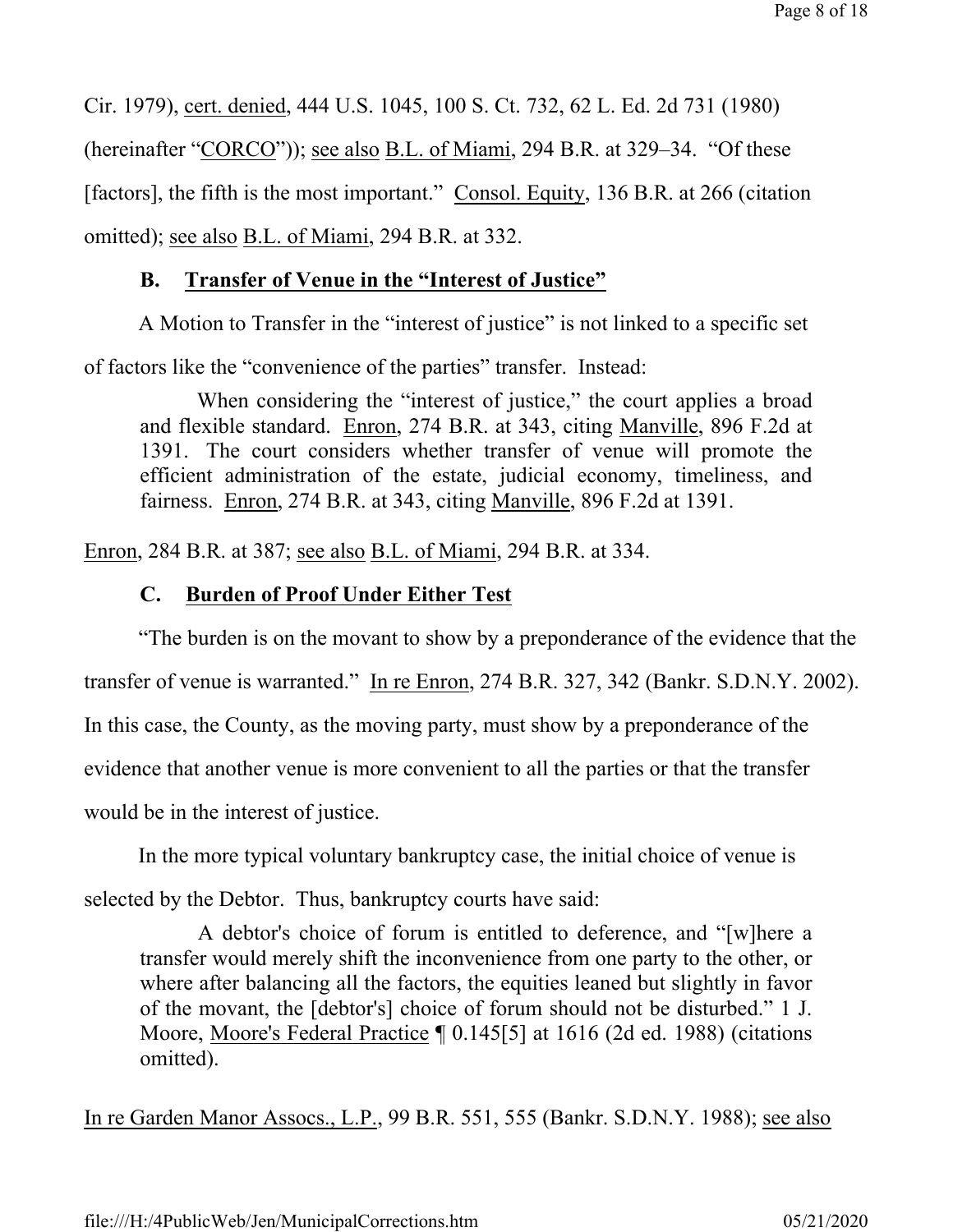Enron, 274 B.R. at 342 (citing In re Ocean Props. of Delaware, Inc., 95 B.R. 304, 305 (Bankr. D. Del. 1998)) ("A debtor's choice of forum is entitled to great weight if venue is proper."); In re Uslar, 131 B.R. 22, 23 (Bankr. E.D. Pa. 1991) ("[U]nless the balance is strongly in favor of transferring venue, the debtor's choice of forum should rarely be disturbed.").

Irwin County has suggested that "[i]n an involuntary case . . . the petitioning creditors' choice of forum is not entitled to the same deference." (ECF Doc. No. 149, p. 2.) Irwin County points out that this venue was not chosen by the Debtor; it was chosen by a group of creditors. Irwin County thus asks the Court to give no deference to the filing creditor's choice of Nevada as a forum.

 The County has raised the issue of what showing is required. There is some disagreement as to the level of showing required to justify the transfer of venue. See Uslar, 131 B.R. at 23; but cf. In re Volkswagen of Am., Inc., 545 F.3d 304, 315 n.10 (5th Cir. 2008) (indicating that the requirement that "the balance [of the factors] is strongly in favor of transfer," which is applied in *forum non conveniens* cases, is not applicable in § 1404 cases weighing the convenience of the parties and the interest of justice). The Court need not resolve the issue here. Even giving weight and deference to the filing creditor's choice of forum, the relevant considerations in the transfer of venue analysis strongly outweigh any weight the creditor's choice of forum might receive.

## **D. Authority to Transfer Venue to Forum Other Than Requested**

Throughout the hearings in this case, this Court has discussed with the parties the possibility of transferring the case to the Northern District of Georgia instead of the Middle District of Georgia. While Debtor's original motion—and now the County's motion—technically only requested transfer to the Middle District of Georgia, the Court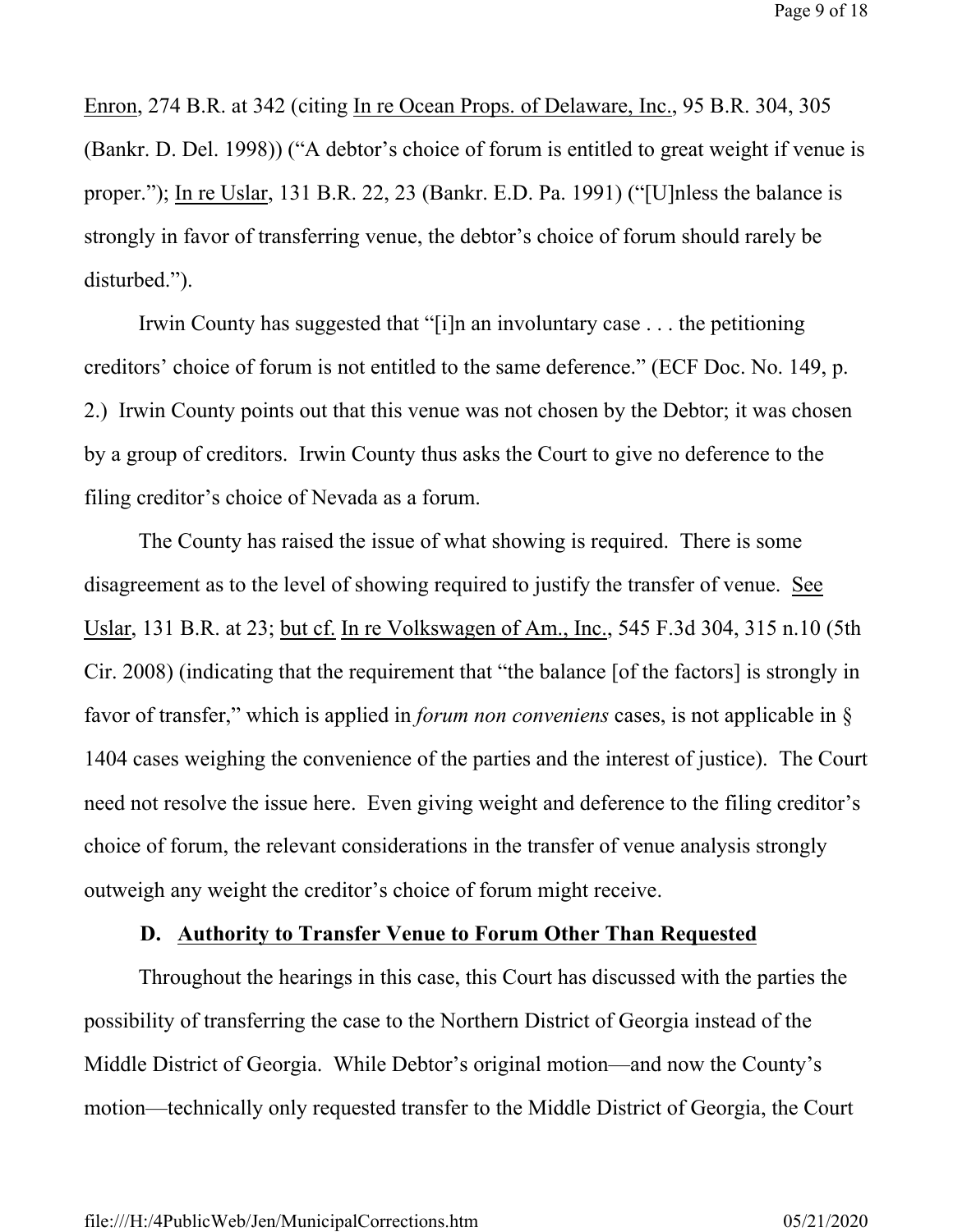and parties have from an early point discussed the possibility of the Northern District of Georgia (Atlanta) as an alternative. Because it has been discussed and argued during the Motion to Transfer proceedings, the Court finds it is appropriate to consider transfer to the Northern District of Georgia as an alternative.

 Even if not technically raised, the Court has the power to consider the issue *sua sponte*. In B.L. of Miami, the bankruptcy court found that it had the power to *sua sponte* transfer venue. 294 B.R. at 329–30.

 Neither Rule 1014(a)(1) nor § 1412 prohibit *sua sponte* transfer after notice and hearing. On the contrary, the great weight of authority supports it. Therefore, considering the relevant case law, the analogous relationship between § 1404(a) and § 1412, and the equitable powers granted this court under 11 U.S.C. § 105, it is proper for the court to raise the issue of transfer *sua sponte*.

B.L. of Miami, 294 B.R. at 330. Similarly, other courts have recently found the power to transfer a case to a venue which was not initially requested, when the transfer is warranted but the venue requested is not optimal. See In re Patriot Coal Corp., Bankr. No. 12-12900, 2012 WL 5934334 (Bankr. S.D.N.Y. Nov. 27, 2012).

 As the two Georgia districts border each other, the convenience of the parties and the interest of justice analyses are nearly identical. Where one district in Georgia is more convenient than Nevada, the other district in Georgia will be equally, or nearly equally, convenient. As such, the Court will first determine whether transfer from Nevada is warranted by simplifying the analysis to Georgia versus Nevada. Then if transfer from Nevada is warranted, the Court will decide between the two potential Georgia districts. **IV. ANALYSIS OF TRANSFER OF VENUE UNDER 28 U.S.C. § 1412.**

## **A. The Convenience of the Parties**

To determine the convenience of the parties, the Court must weigh the factors laid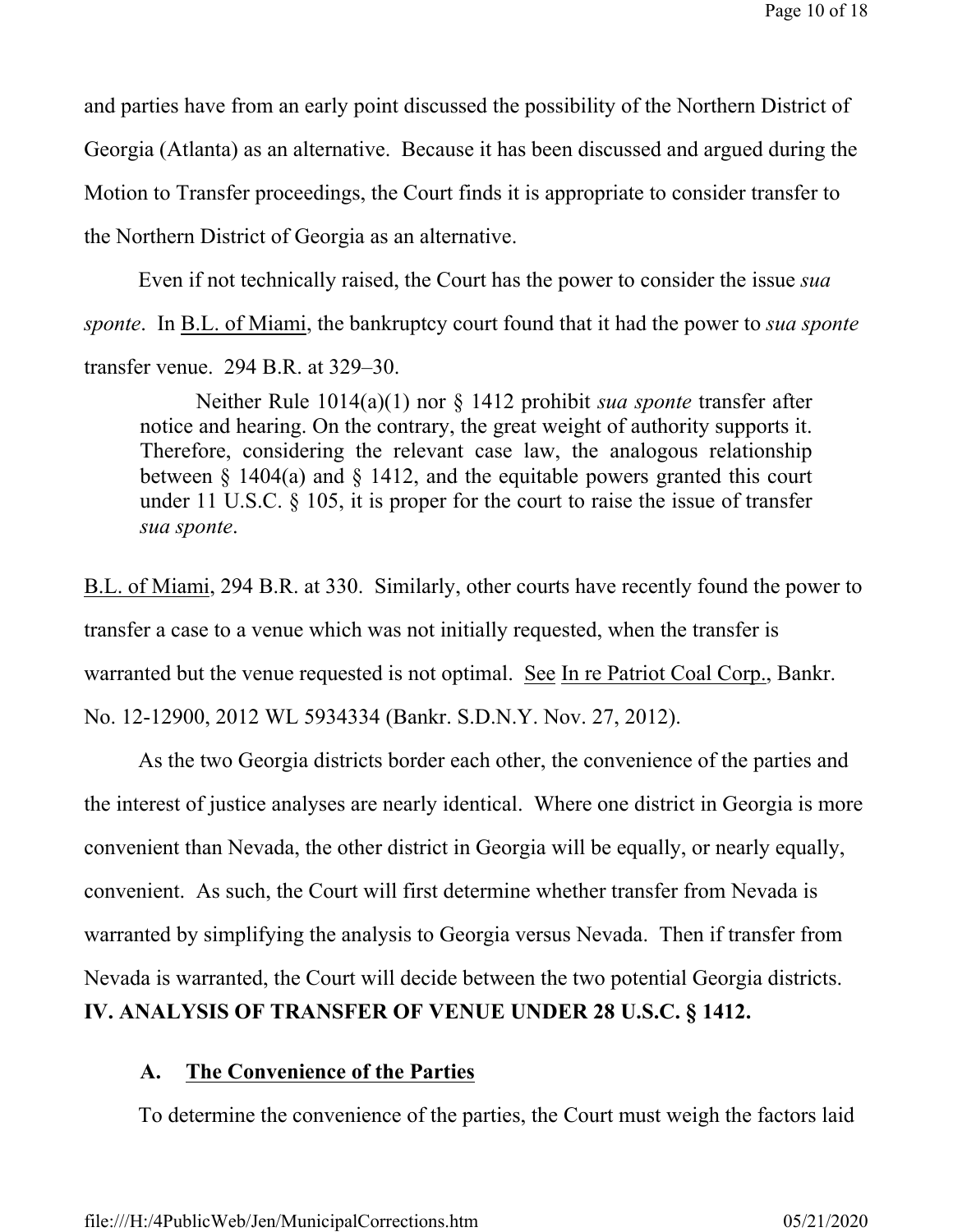Page 11 of 18

out above. The most important factor is the economic administration of the estate. B.L. of Miami, 294 B.R. at 332. After evaluating each of the applicable factors, as set forth below, the convenience of the parties analysis supports transferring venue.

#### **1. The Proximity of Creditors of Every Kind to the Court**

 In B.L. of Miami, Judge Zive divided the first factor—proximity of Creditors of Every Kind—into subcategories of creditors which are listed and analyzed in the following paragraphs. 294 B.R. at 330.

#### **a. The top 20 unsecured creditors**

 In B.L. of Miami, the court first looked at the 20 largest unsecured creditors. "This factor must be analyzed as to both the number of creditors and the amounts of their claims . . . . 'Both number and size are of equal significance in gaining acceptance of a plan and should be of equal significance in considering the convenience of the creditors.'" B.L. of Miami, 294 B.R. at 330 (citing CORCO, 596 F.2d at 1248). In this case, none of the 20 largest unsecured creditors is located in Nevada. However, seven of those 20 are located in Georgia. Two are located in the Middle District of Georgia. Five are located in the Northern District of Georgia.

 The total amount of unsecured claims is \$5,969,903.31. The Georgia unsecured claims are scheduled as totaling \$5,922,312.28. Of this amount, a total claim of \$5,919,062.63 is scheduled for Detention Management, LLC, a company in Atlanta, Georgia. The only other unsecured claims which list a definite amount are also located in Atlanta. A large percentage of the total value of the unsecured claims comes from Georgia claims. None of the value comes from Nevada claims. Neither the number of creditors nor the size of the unsecured claims weighs in favor of Nevada. As such, this factor strongly supports transfer to Georgia.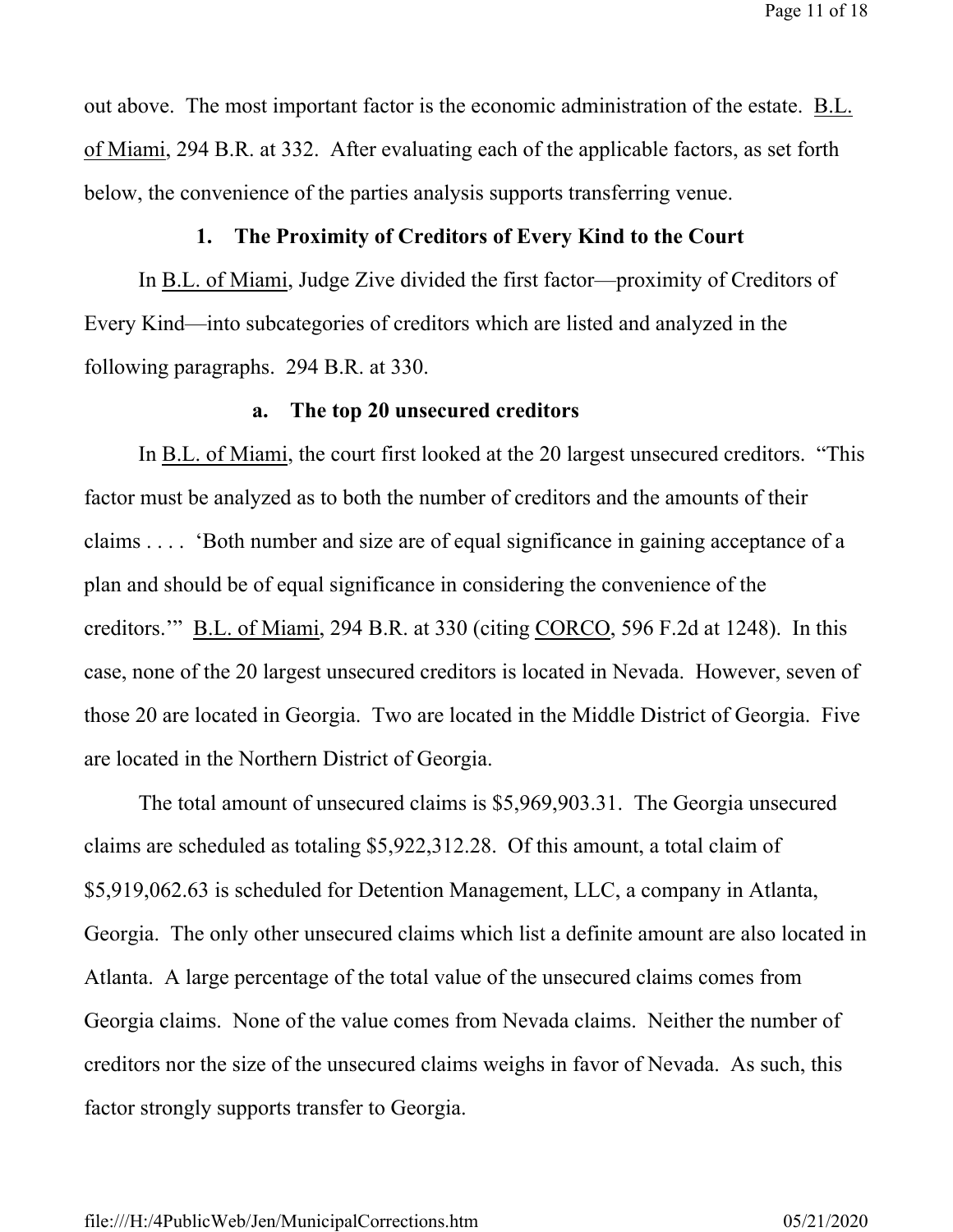Page 12 of 18

#### **b. All unsecured non-priority claims**

Because of the small number of scheduled creditors, this analysis is the same as the analysis above. In this case, this factor is neutral.

## **c. Secured claims**

 There are only three secured claims listed on Schedule D. The largest secured claim is the \$54,195,000.00 claim of the Indenture Trustee on behalf of the bondholders. The Indenture Trustee is located in Minneapolis, Minnesota. "Because this creditor is neither in Nevada nor [Georgia,] this claim is not a major factor in determining venue." B.L. of Miami, 294 B.R. at 331.

 Even if the Court considered the locations of each individual bondholder, this factor would still not weigh in favor of Nevada. The bondholders are spread throughout the country. There is not one bondholder located in Nevada. However, there are some bondholders in Georgia. The remaining two secured claims are for Irwin County, Georgia for \$1,604,625.44 in back taxes, and the City of Ocilla, Georgia for some possible share of the Irwin County claim. While the Irwin County claim is listed as disputed, it is liquidated because the County has obtained a judgment. At a minimum, two of the three secured claim holders are in Georgia. None of the secured claim holders are in Nevada. This factor again strongly supports transfer to Georgia.

#### **d. Unsecured priority claims**

There are no unsecured priority claims listed. This factor is neutral.

#### **2. Proximity of the Debtor**

 While the Debtor is incorporated in Nevada, the Debtor's principal place of business is in Atlanta, Georgia. The Debtor is solely owned by Terry O'Brien, who lives in Atlanta. Debtor's office and records are in Atlanta. Debtor has no operations or staff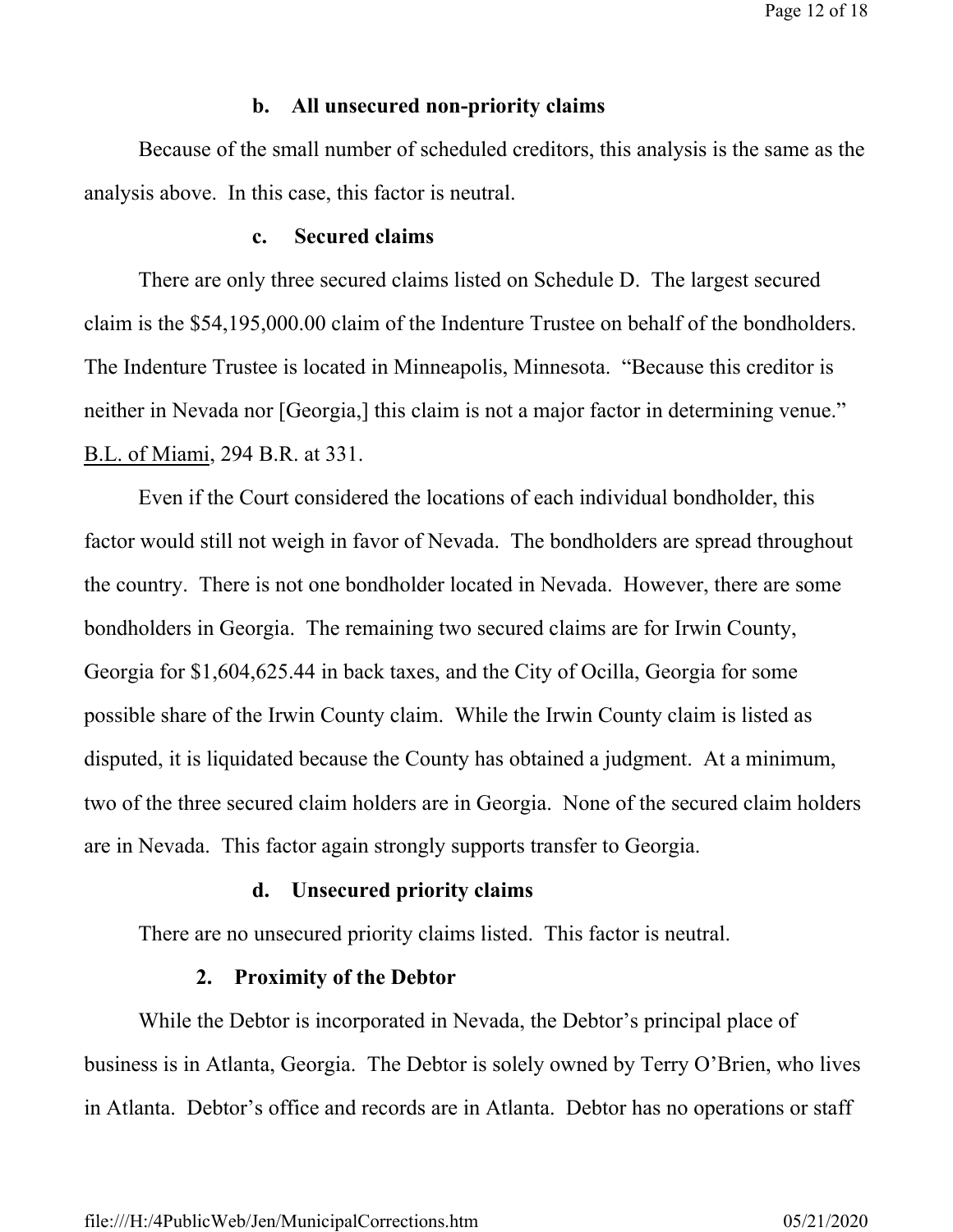in Nevada. The Debtor's primary asset is the prison located in Ocilla, Georgia—part of Irwin County. Because the Debtor's principal place of business and principal assets are located in Georgia, this factor also strongly favors transfer.

## **3. Proximity of Witnesses Necessary to the Administration of the Estate**

To the extent non-expert witnesses are required in this case, it appears virtually all of them will come from Georgia. While the parties have not yet identified who might be called, all persons connected to the Debtor and the operation of the prison are in Georgia. The Indenture Trustee has also spelled out that a critical part of the bondholders arguments in this case will be for equitable subordination of the County's claim because of its conduct. That will certainly require some witnesses from the County. This factor also strongly supports transfer to Georgia.

## **4. Location of the Assets**

Debtor's primary asset is the prison that it leases to the County, which of course is located in Irwin County, Georgia. In B.L. of Miami, the Court emphasized that having a case where the assets are located made particular sense in the context of a reorganization.

## B.L. of Miami, 294 B.R. at 332.

 Just as a Florida judge may well prefer to send a Nevada casino bankruptcy to Nevada even if venue were proper in Florida, this court sees strong reason to send a Chapter 11 case involving solely a Florida nightclub to Florida. This is because "[i]n bankruptcy, more than in most other kinds of federal proceedings, judges tend to draw on their experience to test the promises and platitudes floated up to the bench." Id. It is the judge in that community that is in the better position to judge whether the particular enterprise "is a good candidate for reorganization . . . in the economic community in which it operates." Id.; see also In re Consol. Equity Prop., Inc., 136 B.R. at 267 (stressing that court should consider "any local interests" when determining venue). Where a debtor's assets consist solely of real property, as with Debtor in this case, courts "have held that transfer of venue is proper because '[m]atters concerning real property have always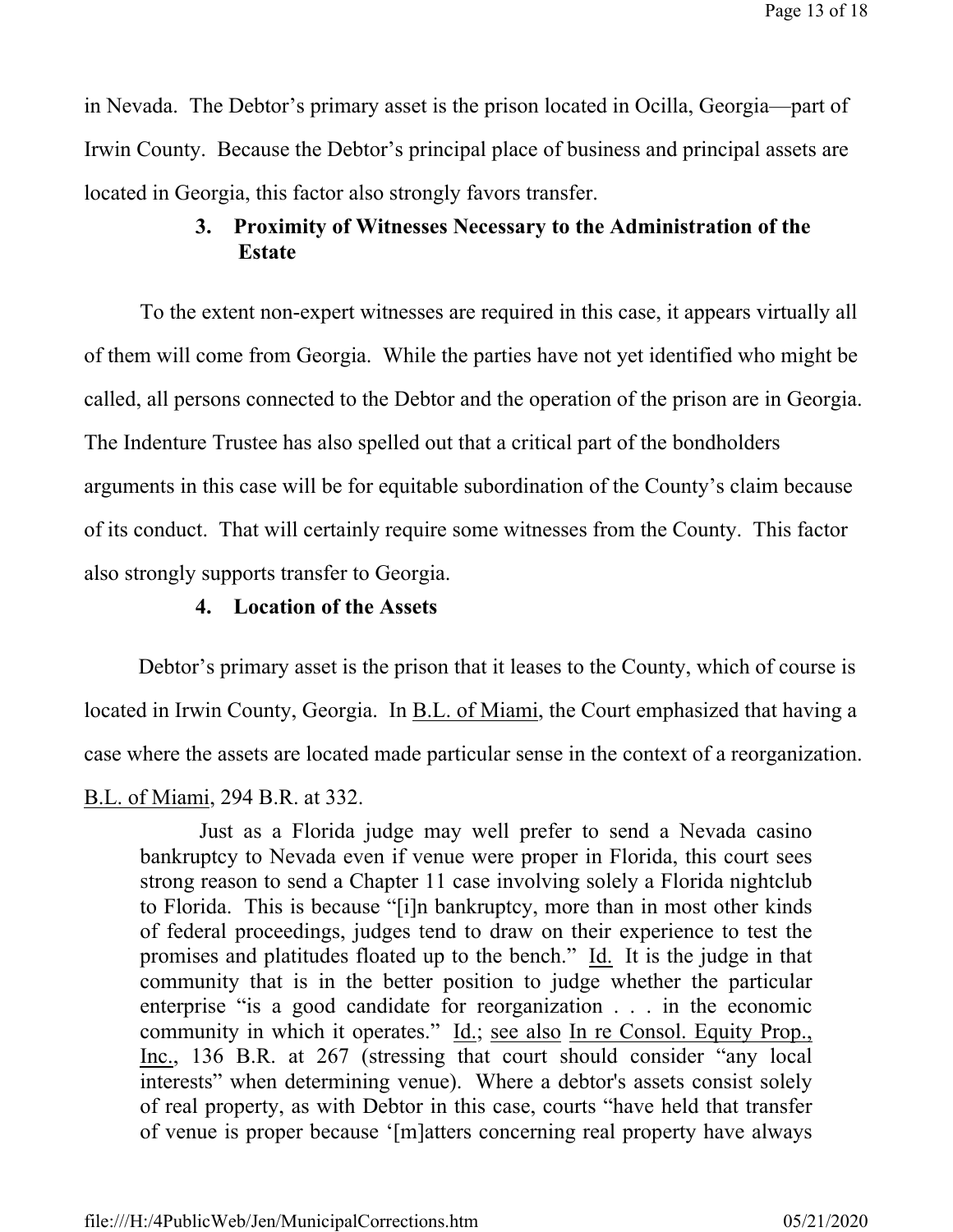been of local concern and traditionally are decided at the situs of the property.'" In re Enron, 284 B.R. at 392 [internal citations omitted].

B.L. of Miami, 294 B.R. at 332. Similarly, this Court sees a strong reason to send this case involving solely a Georgia prison to Georgia. "Because Debtor's sole major asset is in [Georgia,] venue is more proper there." Id.

## **5. Economic Administration of the Estate**

"This factor is the most important consideration . . . ." B.L. of Miami, 294 B.R. at 332. Debtor has no operations or personnel in Nevada. Holding proceedings in Nevada would require travel by all the parties in interest throughout the length of the case. The Debtor and a number of significant creditors are located in Georgia. It is more economical, and certainly more convenient, for these parties if the case is administered in Georgia. The Georgia parties would not be required to pay for local counsel in Nevada or significant travel expenses for their representation and counsel. These considerations seem particularly relevant given the County's assertion of its lack of wealth and stretched budget.

The Indenture Trustee has argued that the Middle District of Georgia is harder to reach for him and the individual bondholders than the District of Nevada. He asserts it is less economical for travel to Court proceedings. Travel to the Middle District of Georgia from places around the United States requires a flight to Atlanta, then a long drive from Atlanta. The Indenture Trustee has repeatedly stressed that the District of Nevada is far superior because of the convenience of flying in and out of Las Vegas, and the court location being right here in Las Vegas.

Neither the Indenture Trustee, nor the Court, has found any case considering ease of air travel or access to be a relevant consideration in the transfer analysis. Even if it is a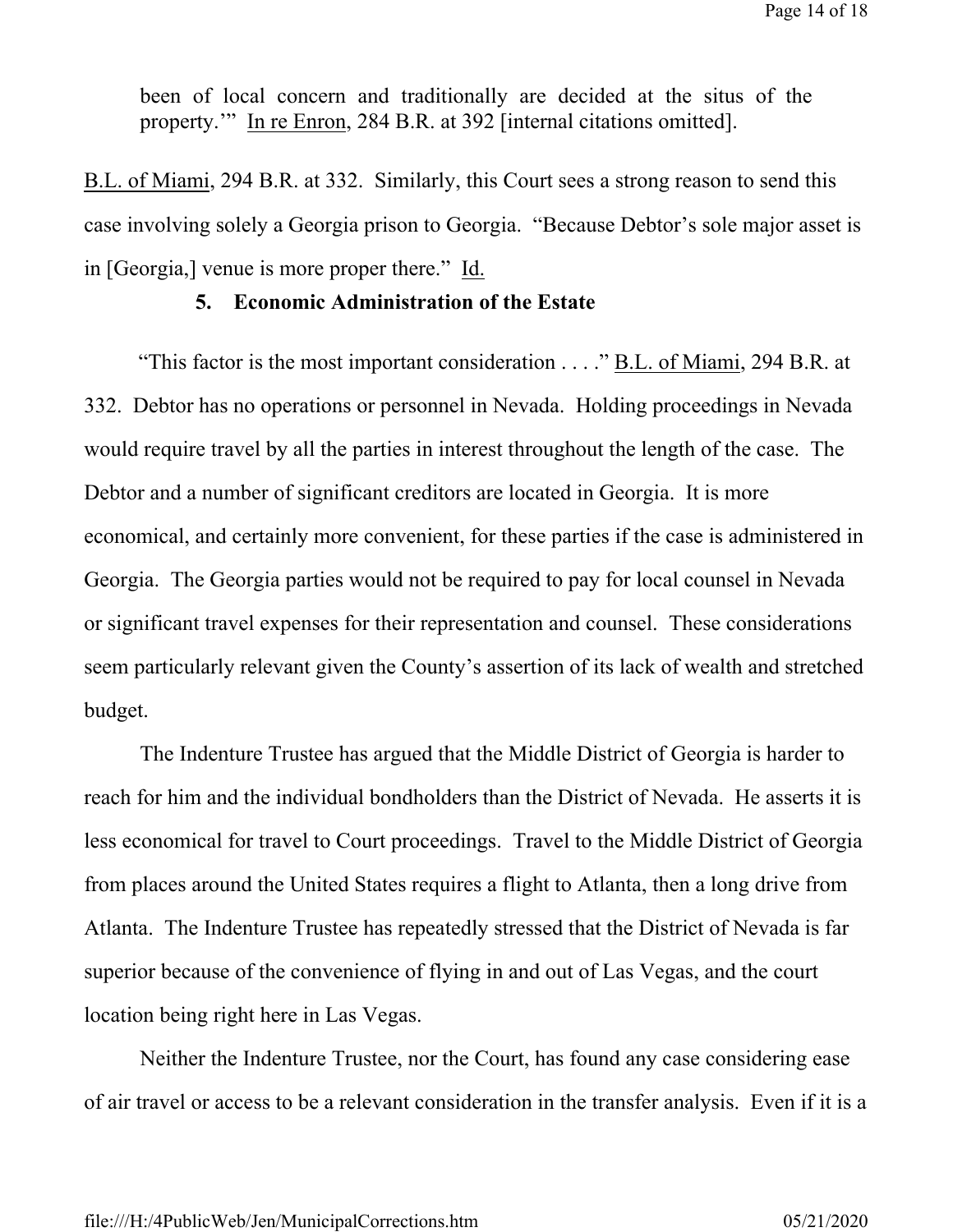consideration, this Court is not convinced the difference in travel convenience for all parties is all that great. To the extent travel to and from the Middle District of Georgia is in fact less convenient than Las Vegas and the District of Nevada for the Indenture Trustee and individual bondholders the same cannot be said of Atlanta and the Northern District of Georgia.

The Indenture Trustee has also argued that it may be difficult for all parties to find local counsel in the Middle District of Georgia, given the smaller size of the local bar. There is no evidence to support this assertion. Even if it were supported, the same cannot be said of the Northern District of Georgia. Certainly, the parties should have no trouble finding counsel in Atlanta.

Unlike B.L. of Miami, in this case, there is no major pending state court litigation. However, even the Indenture Trustee has admitted "there are some state law issues," (ECF Doc. No. 150, p. 7.), and there will be a need to apply Georgia law. In particular, this case may require the interpretation of Georgia property law and tax law. Having the case in a Georgia court may be more efficient for that reason alone.

The Court also considers a couple more things bearing on the administration of this particular case. Debtor's Schedule G also shows that none of the Debtor's executory contracts and unexpired leases are with parties located in Nevada. Half of them, however, are with parties located in Georgia. The Indenture Trustee also has moved for the appointment of a case trustee. Should a trustee be needed to oversee Debtor's operations, now or in the future, Georgia will also be a more practical and economical location for the trustee. All of these considerations show that economy of administration will be best served in Georgia—not Nevada.

## **6. Necessity for Ancillary Administration if Liquidation Should Result**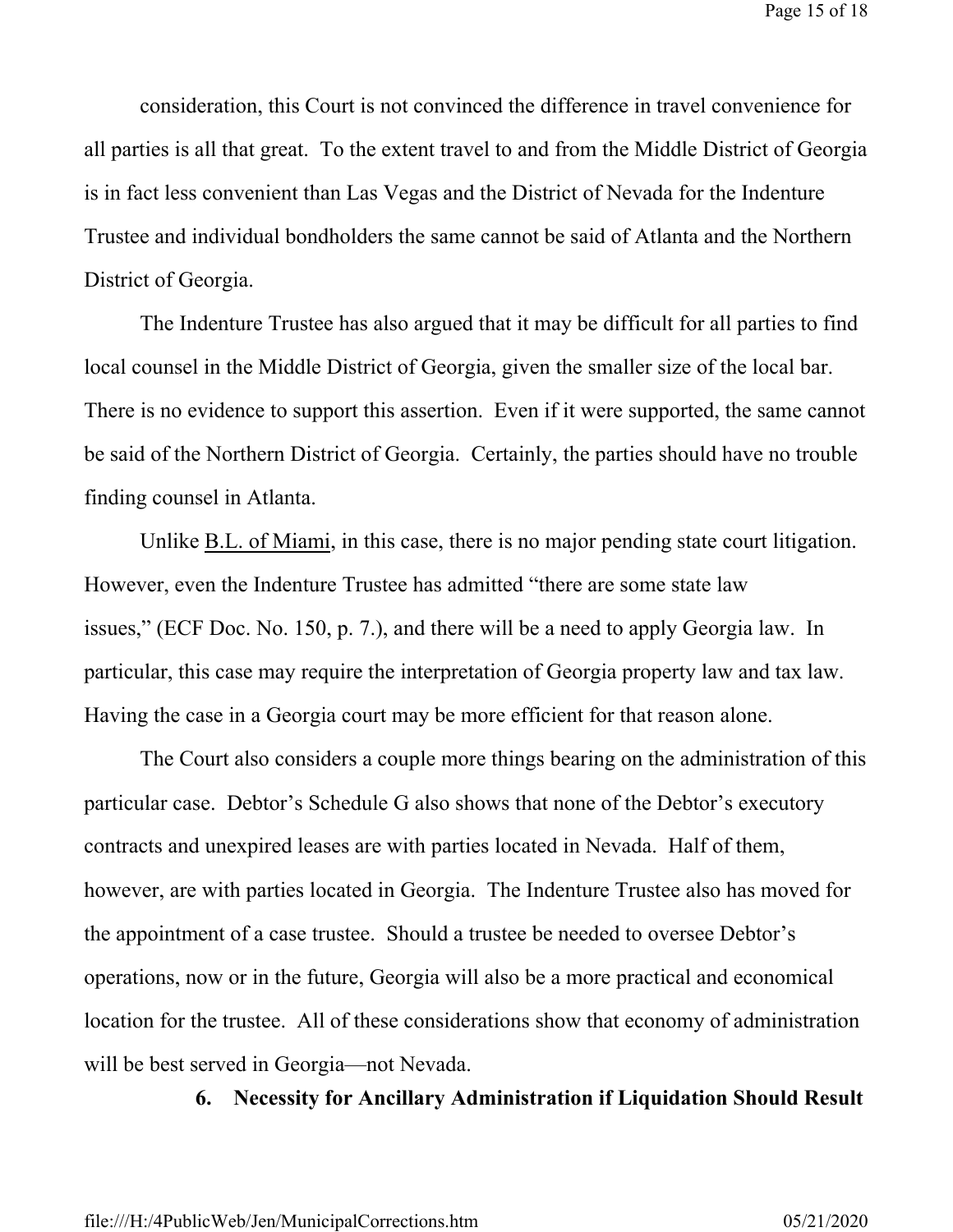Page 16 of 18

Because of the early stage of this case, this factor will be given little weight. As the court in B.L. of Miami stated: "This factor will be given little weight because anticipating the failure of this Chapter 11 case is not a logical basis in weighing venue." 294 B.R. at 333 (citing CORCO, 596 F.2d at 1248). Even so, it would seem that if the case were to turn into a liquidation, either of the Georgia districts would be preferable to Nevada. A liquidation would be of the Debtor's assets and the biggest asset by far is the prison and real property in Georgia. Any valuation proceedings related to a sale of the property would be better handled in a Georgia Court—more familiar with values and local considerations.

Based on the above analysis, the Court finds that Nevada is not the most convenient district for this case. Every single factor that weighs in any direction favors transferring venue of this case to Georgia. Either district of Georgia is more convenient than, and thus more preferable to, Nevada. While venue is technically proper in Nevada, the Court concludes it is not the most convenient venue for any of the parties. The Court will transfer the case to Georgia, which is most convenient to the greatest number of parties. The only remaining question is which district in Georgia.

 The analysis of the above factors shows the balance is split between them. While significant unsecured creditors are located in the Northern District, significant secured creditors are located in the Middle District. The proximity to the Debtor favors the Northern District whereas the location of the assets favors the Middle District. Specific witnesses have yet to be identified, but they would likely come from both districts. Because these districts border each other, the physical distance for the parties to travel will not be large—and thus does not tip the balance any particular way.

As noted, the most important factor is the economic administration of the estate.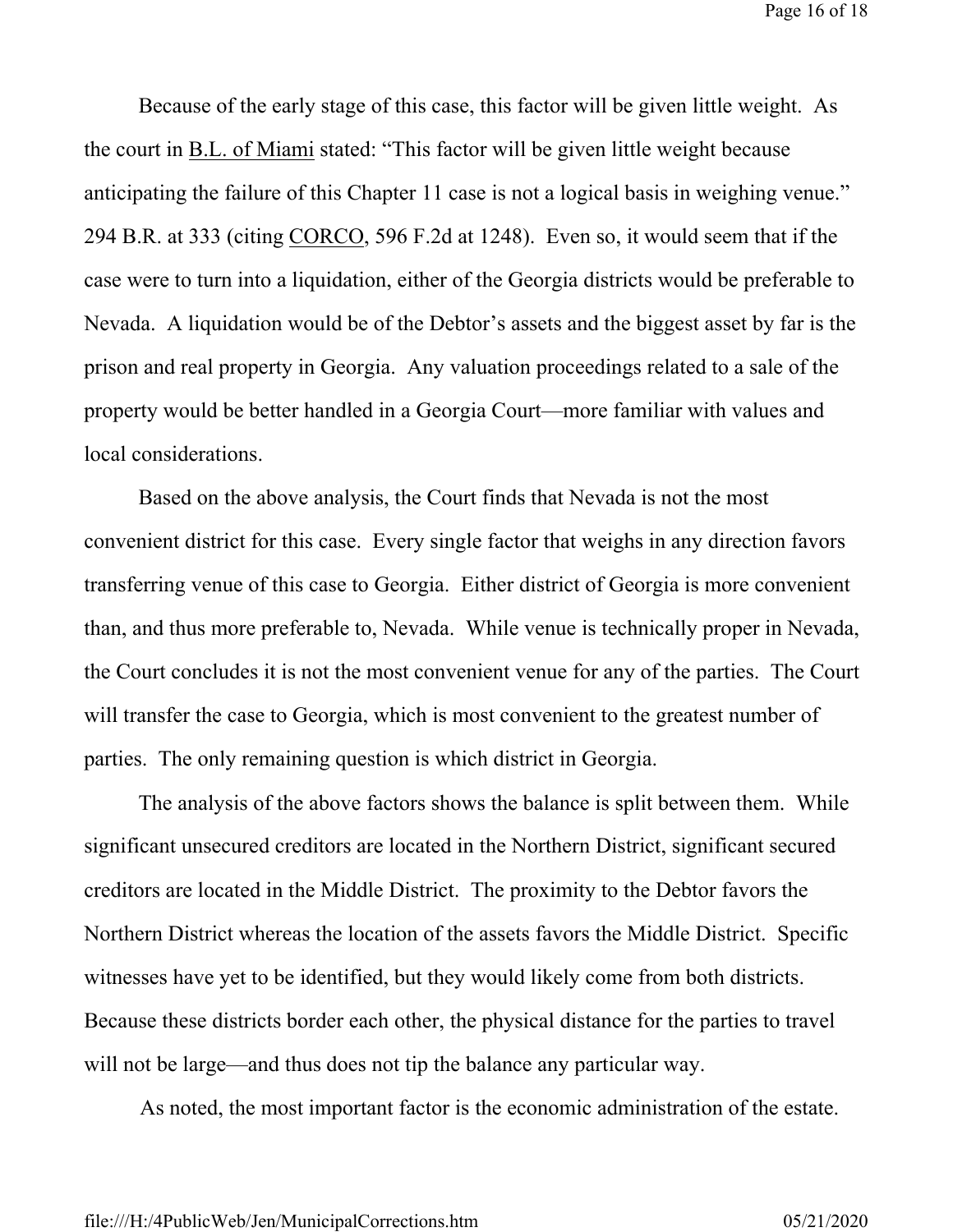Page 17 of 18

B.L. of Miami, 294 B.R. at 332. This factor arguably favors the Northern District of Georgia. The Indenture Trustee's main argument throughout the proceedings has been that the Middle District is more inconvenient because it lacks the easy air access of Las Vegas. That concern is alleviated—if not entirely wiped away—if the case is transferred to Atlanta. Atlanta has a major airport with air service equal to or better than Las Vegas for most of the United States. Similarly, the parties can have no serious concerns about the ability to find counsel in Atlanta. The Court concludes the economic administration of the case narrowly favors the Northern District of Georgia. The Court holds that the case should be transferred to that district.

#### **B. The Interest of Justice**

As noted, 28 U.S.C. § 1412 allows for transfer if it serves either the convenience of the parties or the interest of justice. The Court's finding that the convenience of the parties favors transfer is dispositive. Nevertheless, the Court will also address the interest of justice. For a transfer of venue to be in the interest of justice, the transfer must "'promote the efficient administration of the estate, judicial economy, timeliness and fairness.'" B.L. of Miami, 294 B.R. at 334 (citing Enron, 284 B.R. at 346).

The same considerations that drove the convenience of the parties analysis are also at issue in the interest of justice analysis. This case is really a Georgia case. Almost everything having to do with this case happened or is located in Georgia. The only connection to Nevada is Debtor's incorporation. Debtor has no operation, no staff, or presence of any kind in Nevada. There are also no creditors in Nevada. While venue is technically proper in Nevada based on Debtor's incorporation, it does not make it fair to all the numerous Georgia parties in interest to have the case in such a distant district. The Court finds that the interest of justice is best served by transferring this case to Georgia.